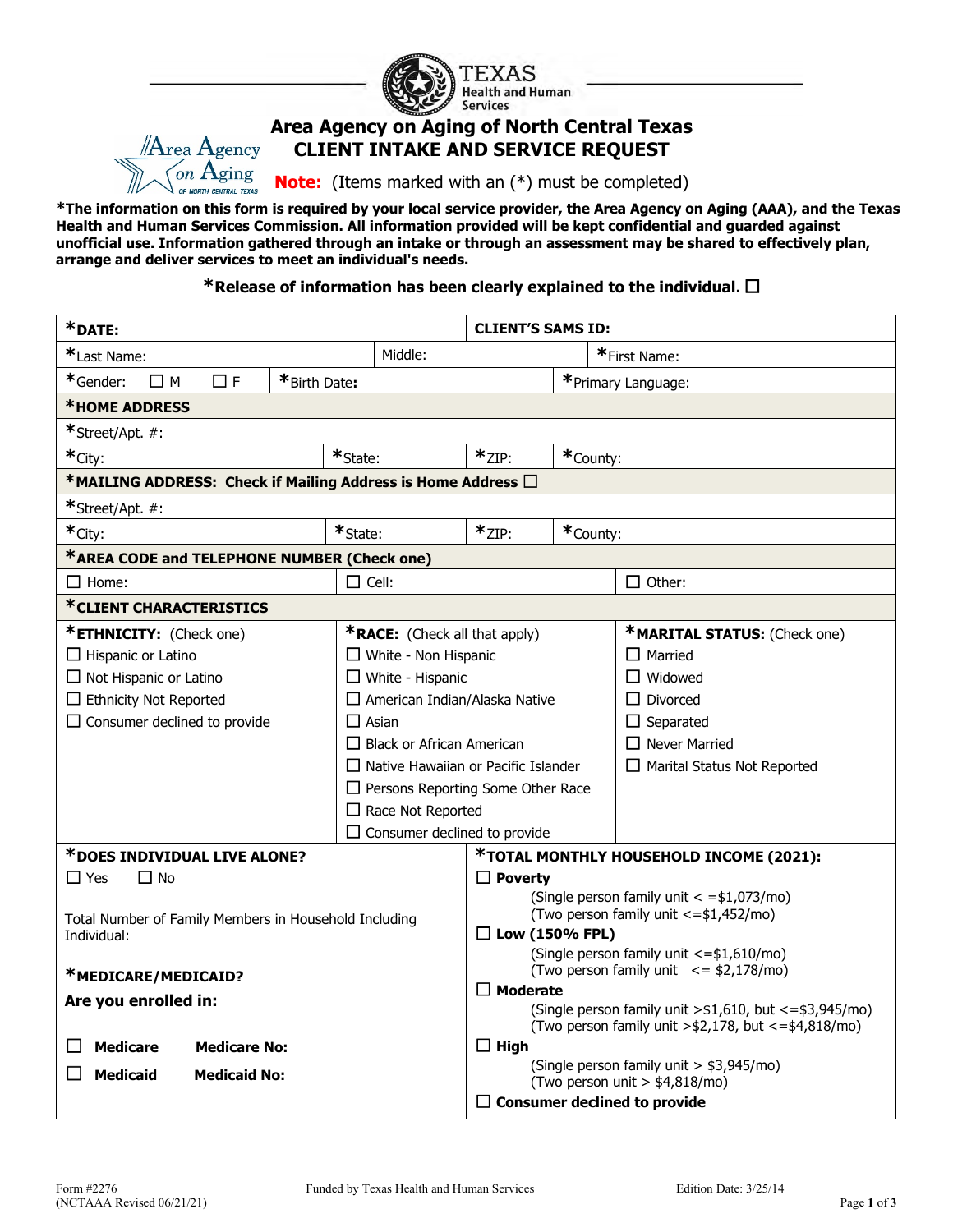| Form #2276<br>$(NCTAAA$ Revised $06/21/21)$ | Funded by Texas Health and Human Services | Edition Date: 3/25/14 | Page 2 of 3 |
|---------------------------------------------|-------------------------------------------|-----------------------|-------------|

| <b>CLIENT INTAKE AND SERVICE REQUEST (cont.)</b> |  |  |  |
|--------------------------------------------------|--|--|--|
|--------------------------------------------------|--|--|--|

| <b>Monthly Income from:</b>                                                                                                                                                                                                              |                                                                                                                                                                                              | <b>Individual</b> |                                                                                                                                                                                                                                                                                                                                          | <b>Spouse</b> |  |  |
|------------------------------------------------------------------------------------------------------------------------------------------------------------------------------------------------------------------------------------------|----------------------------------------------------------------------------------------------------------------------------------------------------------------------------------------------|-------------------|------------------------------------------------------------------------------------------------------------------------------------------------------------------------------------------------------------------------------------------------------------------------------------------------------------------------------------------|---------------|--|--|
| <b>Job</b>                                                                                                                                                                                                                               |                                                                                                                                                                                              |                   |                                                                                                                                                                                                                                                                                                                                          |               |  |  |
| <b>Social Security</b>                                                                                                                                                                                                                   |                                                                                                                                                                                              |                   |                                                                                                                                                                                                                                                                                                                                          |               |  |  |
| <b>Supplemental Security Income</b>                                                                                                                                                                                                      |                                                                                                                                                                                              |                   |                                                                                                                                                                                                                                                                                                                                          |               |  |  |
| <b>Veterans Affairs</b>                                                                                                                                                                                                                  |                                                                                                                                                                                              |                   |                                                                                                                                                                                                                                                                                                                                          |               |  |  |
| <b>Other Sources</b>                                                                                                                                                                                                                     |                                                                                                                                                                                              |                   |                                                                                                                                                                                                                                                                                                                                          |               |  |  |
| <b>Other Benefits</b>                                                                                                                                                                                                                    |                                                                                                                                                                                              |                   |                                                                                                                                                                                                                                                                                                                                          |               |  |  |
| (e.g., Supplemental Nutritional Assistance Program<br>(SNAP))                                                                                                                                                                            |                                                                                                                                                                                              |                   |                                                                                                                                                                                                                                                                                                                                          |               |  |  |
| *EMERGENCY CONTACT INFORMATION:                                                                                                                                                                                                          |                                                                                                                                                                                              |                   |                                                                                                                                                                                                                                                                                                                                          |               |  |  |
| <b>Contact Name:</b>                                                                                                                                                                                                                     |                                                                                                                                                                                              | Relationship:     | Phone:                                                                                                                                                                                                                                                                                                                                   |               |  |  |
| Primary Care Physician:                                                                                                                                                                                                                  |                                                                                                                                                                                              |                   | Phone:                                                                                                                                                                                                                                                                                                                                   |               |  |  |
|                                                                                                                                                                                                                                          |                                                                                                                                                                                              |                   |                                                                                                                                                                                                                                                                                                                                          |               |  |  |
| *SERVICES REQUESTED/OTHER INFORMATION:                                                                                                                                                                                                   |                                                                                                                                                                                              |                   |                                                                                                                                                                                                                                                                                                                                          |               |  |  |
| <b>SERVICES REQUESTED:</b>                                                                                                                                                                                                               |                                                                                                                                                                                              |                   | <b>REFERRAL SOURCE:</b>                                                                                                                                                                                                                                                                                                                  |               |  |  |
| $\Box$ Benefits Counseling<br>$\Box$ Caregiver Education<br>$\Box$ Emergency Response Sys.<br>$\Box$ Health Maintenance Supplies<br>$\Box$ Home-Delivered Meals<br>$\Box$ Homemaker<br>$\Box$ Medication Management<br><b>DIAGNOSIS:</b> | $\Box$ Nutritional Supplements<br>$\Box$ Personal Care<br>$\Box$ Prescription Assistance<br>$\Box$ Residential Repair<br>$\Box$ Transportation<br>$\Box$ Utility Assistance<br>$\Box$ Other: |                   | Name:<br>Referred by:<br>Agency:<br>□ Texas Dept of Family and Protective Services<br>(DFPS)<br>□ Texas Department of State Health Services<br>(DSHS)<br>$\Box$ Home and Community Care Organization<br>$\square$ Family member<br>$\square$ Doctor<br>$\Box$ Hospital<br>□ Assisted Living Facility<br>$\square$ Other<br>Phone number: |               |  |  |
| $\Box$ Yes $\Box$ No<br><b>WAS A REFERRAL MADE TO HHS?</b>                                                                                                                                                                               |                                                                                                                                                                                              |                   | <b>INITIAL SCREENING BY:</b>                                                                                                                                                                                                                                                                                                             |               |  |  |
| <b>COMMENTS:</b>                                                                                                                                                                                                                         |                                                                                                                                                                                              |                   |                                                                                                                                                                                                                                                                                                                                          |               |  |  |
|                                                                                                                                                                                                                                          |                                                                                                                                                                                              |                   |                                                                                                                                                                                                                                                                                                                                          |               |  |  |

**\*Signature - AAA/Provider Staff Completing Intake Date**